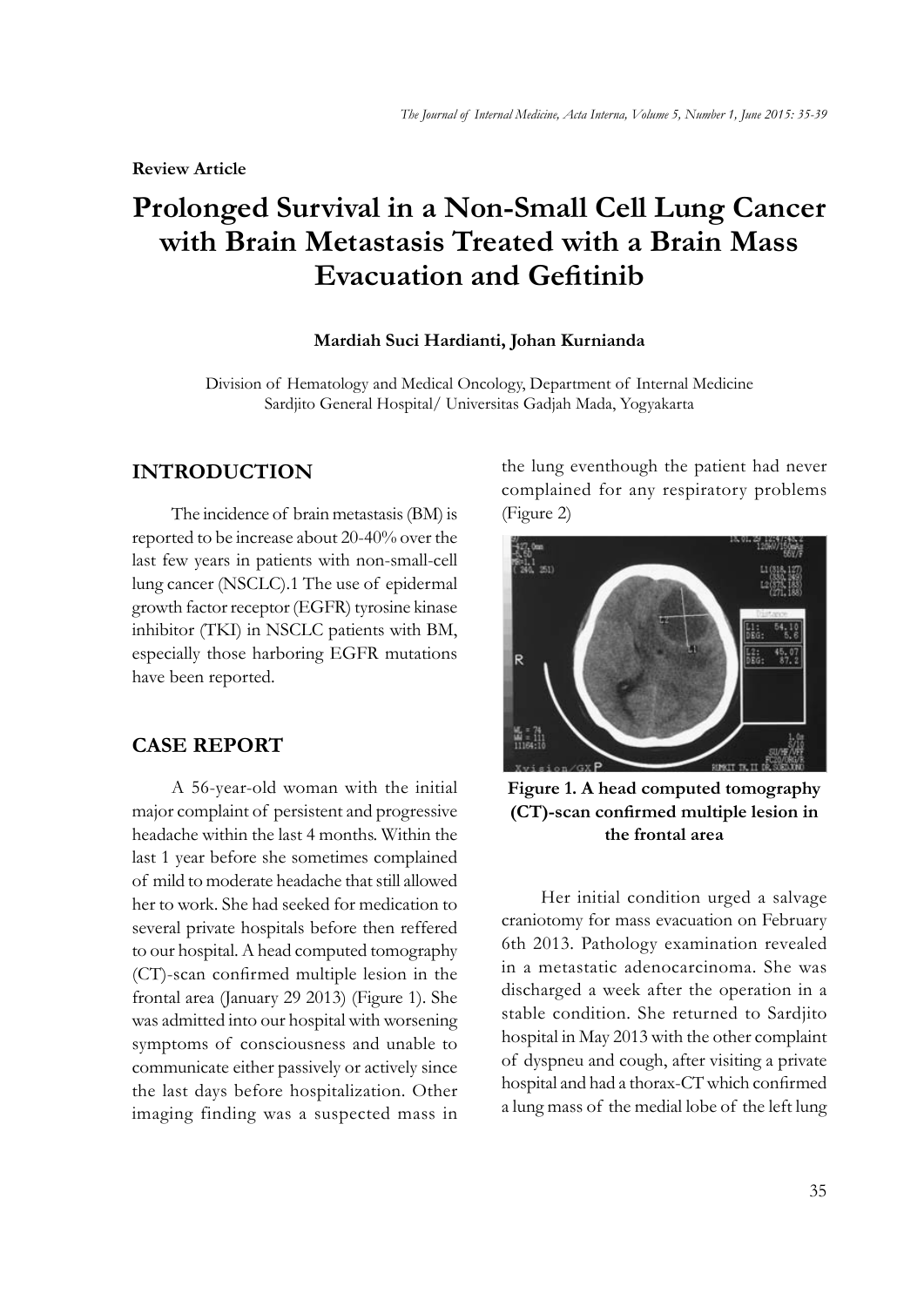

**Figure 2a and b. Suspected lung mass of the left medial lobe (2.5x2cm)**

(Figure 3). An ultrasound guided fine needle aspiration confirmed a diagnosis of Non Small Cell Carcinoma. The EGFR mutation analysis from the fine needle aspiration revealed a deletion at exon 19.



**Figure 3. Lung mass of the left medial lobe (3.3x2cm)** 

She also felt that the headache got progressive in the last one month. Evaluation of head CT Scan showed multiple brain metastasis of the frontal area (Figure 4).

The administration of EGFR-TKI (Gefitinib) was started in May 23 2013. The



**Figure 4. Multiple brain metastasis in the frontal area. Shifting of the midline to the right of 1 cm**

following imaging for evaluation showed improvements of the brain and lung (Figure 5a and b).

The patient kept on consuming Gefitinib for 16 months (May 2013- September 2014). During this period the patient mostly had a good cognitive function, and good daily functional and social life. However, her husband informed that she recently sometimes complained of slight headache and forgetfulness. Head MSCT was done with result of multiple brain metastasis of the left frontal lobe with midline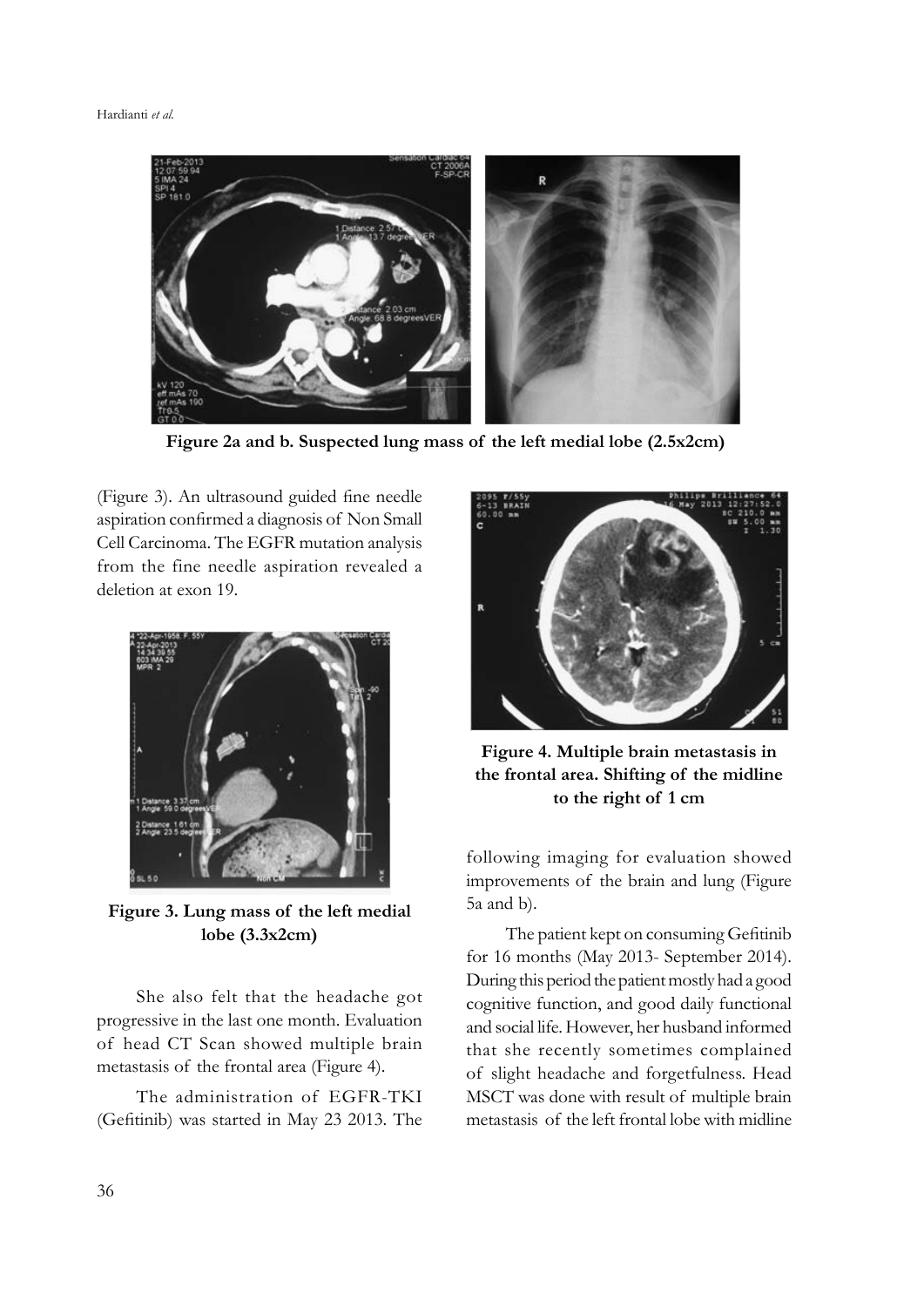

**Figure 5a. Improvement of the perifocal edema and lesion in the right frontal area (when compared to the result in September 2013), 5b. Two months after routine**  Gefitinib administration.



**Figure 6. Multiple brain metastasis of the left frontal lobe with midline shifting to the right**



**Figure 7. Compared with September 2013: stable disease for partial response (d 0.7cm)**

shifting to the right (Figure 6). Thorax MSCT resulted in stable disease for partial response (d 0.7cm) as compared to the result in September 2013 (Figure 7).

## **DISCUSSION**

Non-small-cell lung cancer (NSCLC) is still the leading cause of cancer-related death worldwide, mainly due to its high incidence and late diagnosis. The 20–40% increase in the incidence of brain metastasis (BM) in NSCLC patients reported over the last few yearsis largely the result of advances in neuroimaging and prolonged survival achieved using new treatments.1 BM has long been a major issue in clinical practice, since its symptoms lead to a significant impairment of quality of life and a rapid decline in the patient's clinical condition. If untreated, the prognosis of BM patients is poor, with a median survival of 1–2 months.<sup>1</sup>

In this case the initial complaints of the patient was persistent headache which gradually progressed leading to lack of consciousness and motoric aphasia. The symptoms of mild to moderate headache had started approximately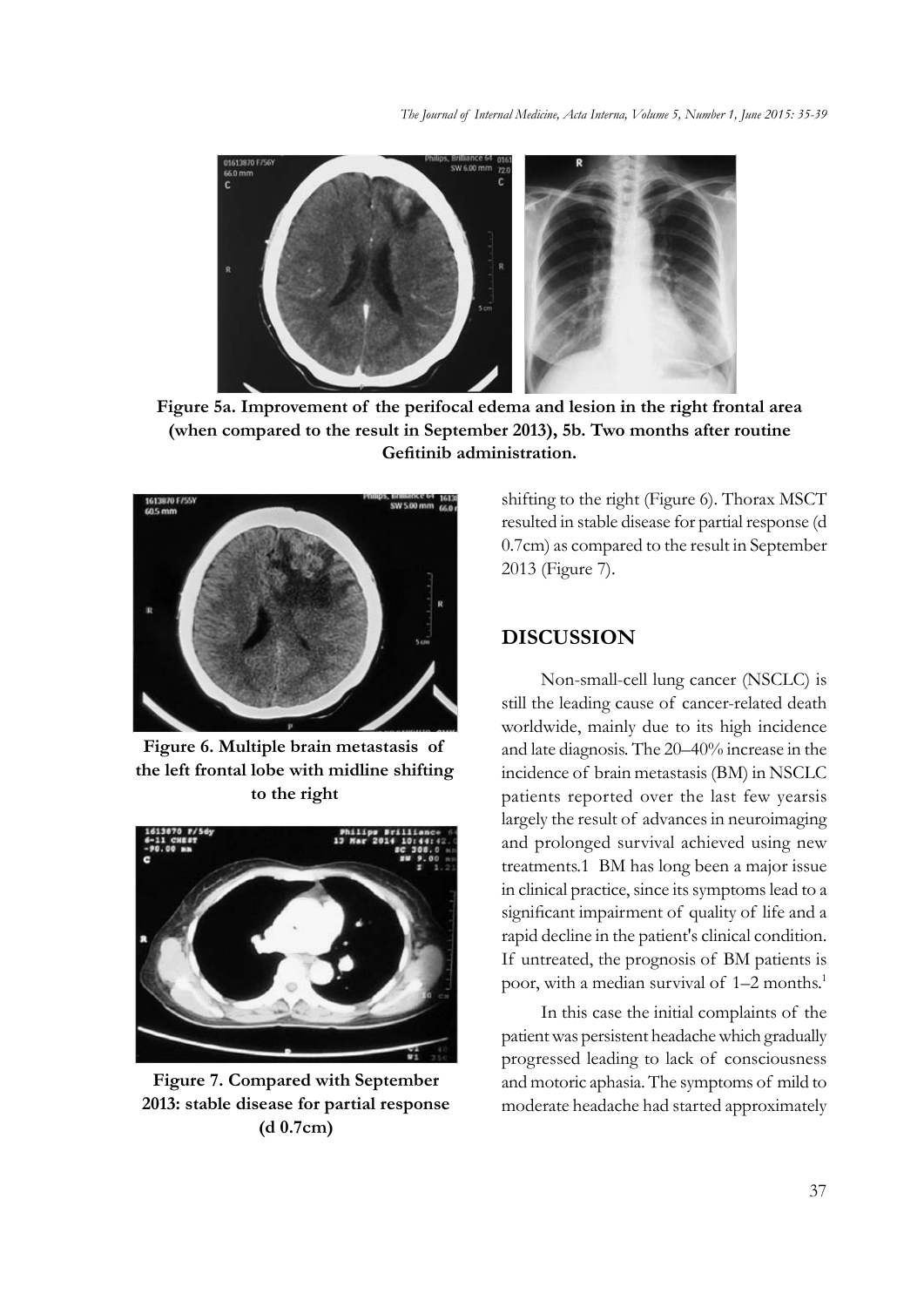from one year before getting worsened in the last 4 months.

Several treatments for BM include whole-brain radiation therapy (WBRT), long considered the cornerstone of treatment, is effective in achieving local disease control and a survival prolongation of 4–6 months, with an improvement or, at least, a stabilization in symptoms, but it is frequently burdened with significant comorbidities and side effects. In the presence of one to three brain lesions, the treatment of choice may be gamma knife, radiosurgery or surgical removal, which is known to prolong survival.2

In this case a salvage craniotomy for mass evacuation was done due to severe clinical symptoms of lack of consciousness and motoric aphasia.

The efficacy of chemotherapy in the treatment of patients with BM is limited, with data reported in various studies showing response rates ranging from 15 to 50%. Interestingly, following chemotherapy for BM, the response rates achieved are comparable with those obtained in systemic disease. Nonetheless, the median survival remains poor, ranging from 4 to 6 months.<sup>3</sup>

The blood–brain barrier (BBB) is an anatomic structure consisting of endothelial vessel cells, astrocytes and pericytes with tight junctions (TJs) and a number of carrier proteins which controls and limits the passage of molecules to the brain. In the presence of an intact BBB, only small lipophilic molecules (molecular weight [MW] <400 Da) can cross the BBB by diffusion, while the passage of other molecules is regulated by the carrier proteins. The loss of TJs in the tumor vascular system in macroscopic intracranial lesion does not necessarily incur the loss of other biological BBB components, such as detoxification and drug resistance mechanisms, which may remain effective and compromise drug ¬concentrations in BM.4

Epidermal growth factor receptor (EGFR)-dependent pathway plays an important role in the development and progression of human epithelial cancers, including NSCLC. EGFR is expressed on the cell surface of a substantial percentage of NSCLCs. Activation of the EGFR pathway is able to promote tumor growth and progression, stimulating cancer cell proliferation, production of angiogenic factors, invasion and metastasis, and inhibiting apoptosis.5 EGFR works through two different downstream signaling pathways, which are activated by the phosphorylation of the ATPbinding domain of the receptor: the MAPK cascade, which activates different genes linked to cell proliferation and survival; and the PI3K–AKT cascade, in which phosphorylated AKT inactivates proapoptotic proteins. TKIs inhibit the phosphorylation and tyrosine kinase activity of the intracellular domain of EGFR through competitive binding to this site, thus preventing the activation of downstream signaling.<sup>6</sup> In general, activating EGFR mutations are more commonly observed in patients with adenocarcinomas and no prior history of smoking, as well as in females and those of Asian descent.

Initial studies with the EGFR tyrosine kinase inhibitors (TKIs) demonstrated biologic and clinical activity in only a relatively limited subset of lung cancers. The highest response rates to these TKIs were seen in patients with somatic mutations within the EGFR-TK domain, particularly exon 19 deletion, exon 21 L858R, and exon 18 G719X. These activating EGFR mutations are associated with high response rates to EGFR tyrosine kinase inhibitor (TKI) therapy, with combined results from 21 studies from 2004 to 2006 showing